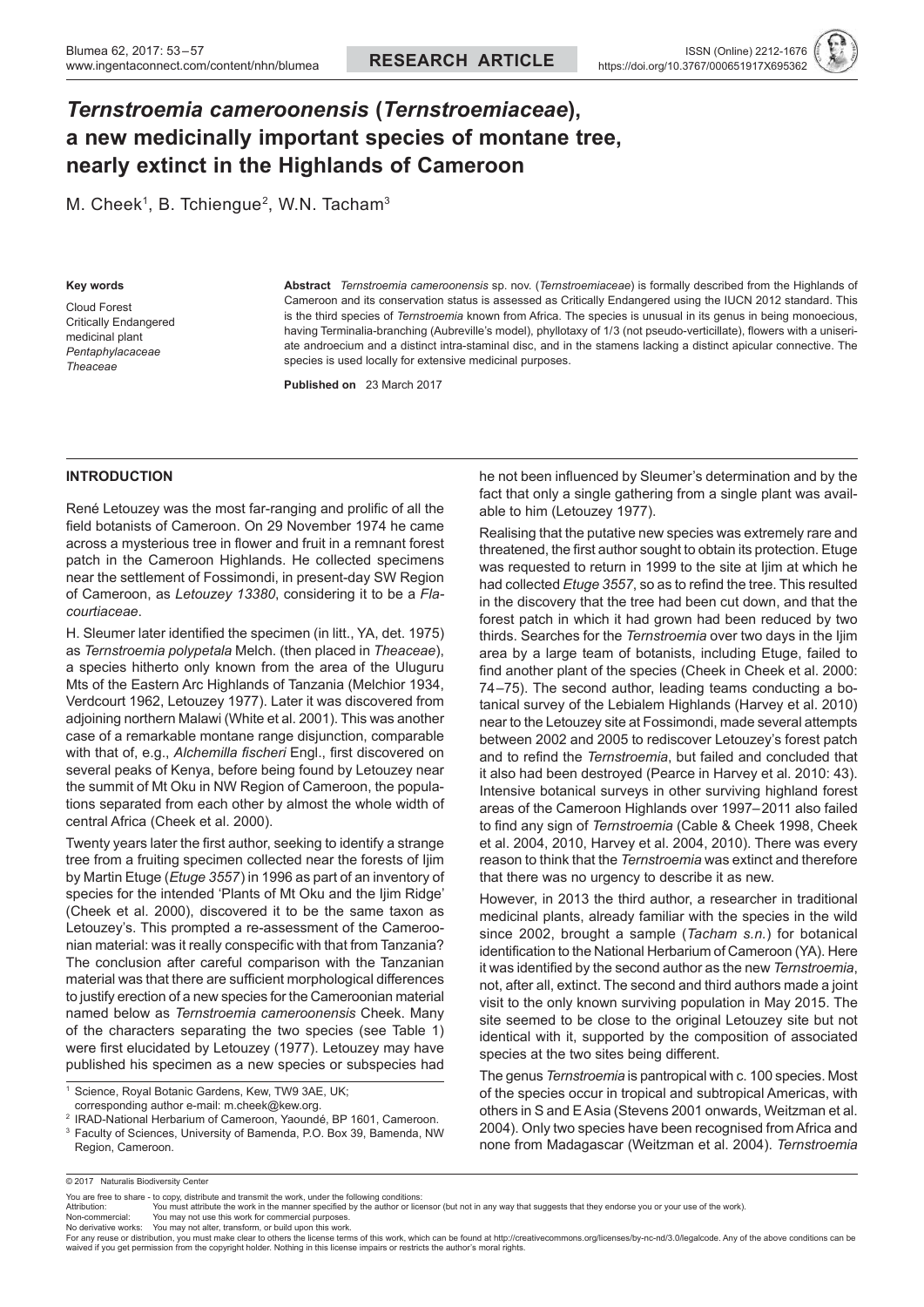**Table 1** Characters separating *Ternstroemia cameroonensis* from *Ternstroemia polypetala* (data on last taxon from Verdcourt 1962).

|                                                                                               | Ternstroemia polypetala        | Ternstroemia cameroonensis |
|-----------------------------------------------------------------------------------------------|--------------------------------|----------------------------|
| Breeding system                                                                               | <b>Dioecious</b>               | Monoecious                 |
| Percentage of the leaf length from the base at<br>which occurs the widest point of leaf blade | $70 - 75 \%$                   | $60 - 65$ %                |
| Quaternary nerves                                                                             | Conspicuous, reticulate        | Absent                     |
| Androecium                                                                                    | Multiseriate                   | Uniseriate                 |
| Apical anther appendage                                                                       | 0.25-1 times as long as anther | Absent                     |
| Pedicel length at anthesis                                                                    | $20 - 30$ mm                   | $8 - 13$ mm                |
| Intrastaminal disc                                                                            | Absent                         | Present in female flowers  |

*africana* Melch. is known from the littoral from north of the Congo River to the Niger, and *T. polypetala* from the Uluguru Mts of Tanzania to northern Malawi (White et al. 2001). The genus was formerly included in *Theaceae* together with *Ficalhoa* Hiern (now usually placed in *Sladeniaceae*), e.g., in Verdcourt (1962). *Ternstroemia* is now placed in *Ternstroemiaceae* (*Ericales*) together with *Balthasaria* Verdc. (also Tropical Africa) and in Macaronesia *Visnea* L.f. (Weitzman et al. 2004). The remaining nine genera of *Ternstroemiaceae* occur mainly in Tropical Asia, but with two genera restricted to the Neotropics (Weitzman et al. 2004). By some *Ternstroemiaceae* is merged with *Pentaphylacaceae* where the latter unfortunately takes preference (*nom. cons.*) (Stevens 2001 onwards, Culham 2007). However, the sister relationship of *Ternstroemiaceae* and *Pentaphylacaceae* and hence the possibility to merge them is quite uncertain (Stevens pers. comm.).

## **MATERIALS & METHODS**

All specimens cited have been seen by the authors unless indicated n.v. Herbarium citations follow Index Herbariorum (Thiers et al. continuously updated) and binomial authorities IPNI (continuously updated). The conservation assessment was made using the categories and criteria of IUCN (2012). Herbarium material was examined with a Leica Wild M8 dissecting binocular microscope fitted with an eyepiece graticule measuring in units of 0.025 mm at maximum magnification. The drawing was made with the same equipment using Leica 308700 camera lucida attachment.

### **KEY TO THE SPECIES OF AFRICAN TERNSTROEMIA**

- 1. With Terminalia-branching; of inland mountains; style minute . . 2
- 1. Lacking Terminalia-branching; of coastal, lowland habitats; flower with style long and slender . *T. africana*
- 2. Pedicel 20–30 mm long at anthesis; bracts alternate, triangular, as long, or longer than wide; Tanzania and Malawi . . *T. polypetala*
- 2. Pedicel 8–12 mm long at anthesis; bracts opposite, transversely elliptic, broader than long; Cameroon . . . . . . . . . . . . *T. cameroonensis*

#### *Ternstroemia cameroonensis* Cheek, *sp. nov.* — Fig. 1

*Ternstroemia polypetala* sensu Letouzey (Letouzey (1977) 6; Cheek in Cheek et al. (2000) 165; Cheek (2000a)).

*Ternstroemia* sp. nov. Cheek (Cheek & Onana (2011) 8, f. 4; Onana (2011) 147; (2013) 208).

Similar to *Ternstroemia polypetala* Melch. but differs in the shorter pedicel length (8–13 mm long at anthesis, not 20–30 mm), the bracts which are opposite or nearly opposite, immediately adjacent to the calyx, 2 times broader than long, apex rounded (not alternate, clearly separated from each other by 1–8 mm, the most distal usually inserted several mm below the calyx,

usually triangular and as long as broad, or longer); venation of mature leaves not reticulate, lacking visible quaternary nerves (not finely reticulate with conspicuous quaternary nerves); androecium in female flowers uniseriate (not multiseriate), stamens lacking an apiculus (not with a long conspicuous apiculus). — Type: *Letouzey 13380* (holotype K; isotypes BM, L L.2400388, P n.v., YA, Wood CTFT, Montpellier), Cameroon (South West Region), 'de la route de Baranka (2400 m) à la Chefferie de Fossimondi (1700 m) sur le massif de Bamboutos, à 25 km au Nord-Ouest de Dschang', fl. fr. 29 Nov. 1974.

 *Etymology*. *Cameroonensis* signifying from Cameroon, which holds the only global location for this species.

*Monoecious tree* 10–15 m tall (*Letouzey 13380*), glabrous. Crown hemispherical, trunk up to 40 cm diam at 1.5 m from the ground, rough, red-brown, with raised pustules; slash thick, white-cream, oxidising red-brown or pink. *Branches and branchlets* curving upwards and terminating in clusters of leaves, developing according to Aubréville's crown model (Tomlinson 1987), that is with 'Terminalia-branching'; leafy branchlets terete, 2–3.5 mm diam, drying dull grey-brown and cracking in oblongs, often covered by crustose lichens; leafscars horseshoe-shaped, pale glossy brown, slightly raised, c. 1 by 1 mm. New shoots probably arising in wet season (June– October), of two types: 1) extension shoots (mainly vegetative, arising laterally from below the established plagiotropic main axes and arching below and then overtopping them; and 2) main shoots, a continuation of the established main axis.

- 1 Extension shoots (seen in *Tchiengue s.n.* collected in May) lack nodes in the proximal 35–50 mm; the subsequent four internodes are (4–)9–10 mm long, with 1/3 phyllotaxy (each leaf making a third of a circle from the previous). Usually sterile in the season in which they are produced, occasionally the basal node subtends a flower.
- 2 Main shoots with two stages in one season: a) the proximal 2–8 nodes (c. 2–9 mm long, internodes 1–2 mm long), producing small ('prophylls'), highly caducous reduced leaves falling before anthesis, oblanceolate 0.9–2.4 by 0.4–0.8 mm, each subtending 1-flowered inflorescences; b) the distal part of the shoots lacking flowers, with a rosette (internode lengths nil) of (3–)7–9(–12) larger, spirally inserted leaves that persist for 1–2 years.

*Leaves* persisting 12 months or more (sometimes seen persisting on the previous seasons stems above fruits (Fig.1a2), spirally inserted, alternate, simple, leathery, thickness 0.3–0.5 mm when dry, drying glossy black above, matt mid to dark brown below, elliptic, or elliptic-obovate (2.3–)5.0–7.2(–9) by (0.7–)1.7–2.8 cm, widest point 60–65 % of the distance from the base of the blade, apex obtuse, then abruptly and shortly emarginate, less usually rounded, base gradually decurrent down the petiole as a tapering, narrow wing, sometimes reaching the stem; lateral nerves inconspicuous (7–)8–11 on each side of the midrib, brochidodromous, uniting 2–3 mm from the margin, tertiary nerves very sparse, quaternary nerves not visible; margin revolute, young leaves with up to ten patent, toothlike, short translucent, caducous, marginal glands on the proximal 1/4 length of the blade and petiole, teeth 0.1–0.2(–0.4) mm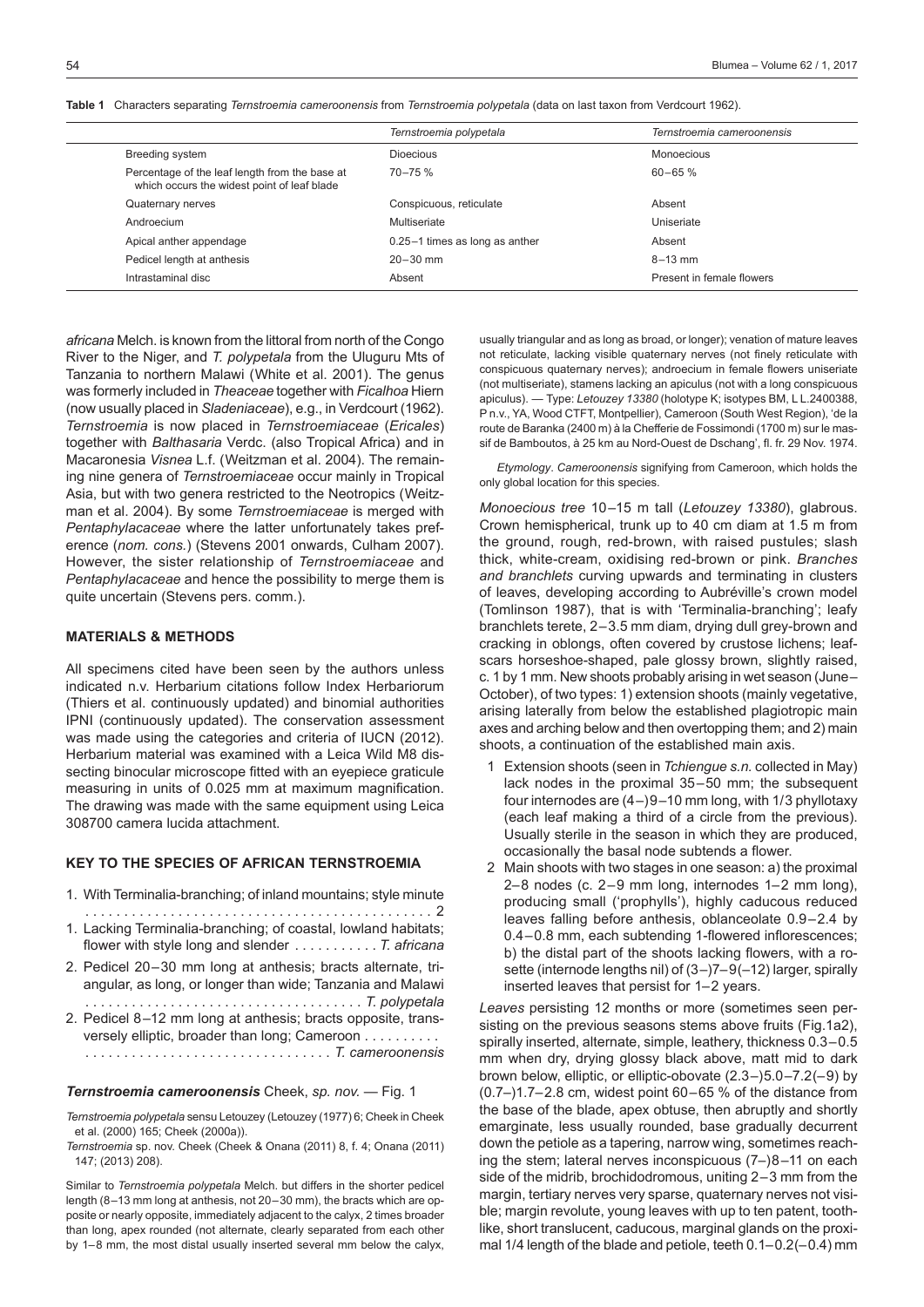

**Fig. 1** *Ternstroemia cameroonensis.* a1. Habit, flowering branches; a2. habit, branch with fruit and flowers; b. female flower opening; c. female flower, side view, 5 sepals, 2 petals and part of the single whorl of staminodes removed to expose the ovary and its basal disc; d. female flower, all perianth lobes and staminodes removed; e. male flower, perianth segments removed; f. innermost petal of female flower showing adnate, flattened staminodes; g. stamen of male flower; h. ovary, apical view, showing 3-lobed, shallowly domed stigma; i. ovary, detail of h. but stigma removed to show the short style; j. fruit (slightly distorted by drying); k. two appressed seeds; l. seed in longitudinal section showing the U-shaped embryo; m. seed, transverse section along lines x-x indicated in l (all: *Letouzey 13380*, K). — Scale bars: a1+a2 = 5 cm; b–e, j–m = 1 cm; f–i = 1 mm. — Drawn by Andrew Brown.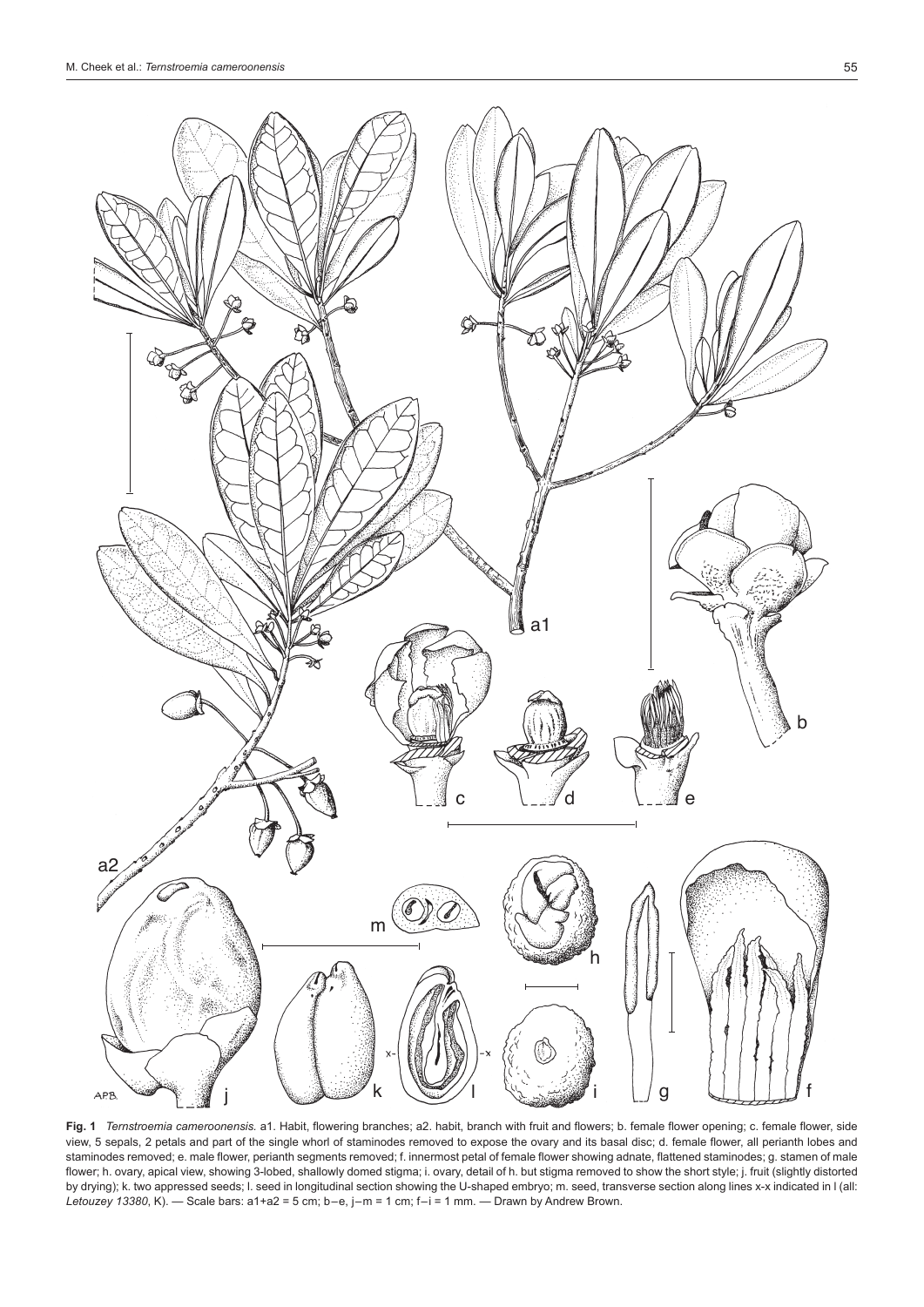long. *Petiole* (0–)2–8 mm long, flat above with a narrow wing, and concave below, glabrous. Stipules absent. *Pedicels* developing singly in axils of reduced highly caducous leaves (see above), at anthesis with (1–)4–9(–11) flowers on the 5–10 mm of naked stem immediately below the terminal cluster of leaves; pedicels spreading, straight, stiff, 8–12(–13) by (0.5–)1(–1.5) mm, drying more or less 3-angled, minutely papillate-verrucate, black. *Bracts* 2, subopposite, subequal, inserted more or less immediately below the calyx, orbicular, ovate or transversely rectangular, 0.7–1.8 by 1.5–2 mm, apex rounded to obtuse, base often with glandular areas. *Flowers* borne October–March (*Tacham s.n*.) with male (c. 12 mm long) and female (c. 9 mm long) on different branches of the same individual (*Letouzey 13380*). *Sepals* 5, yellow, imbricate, irregularly suborbicular, slightly concave, 2.5–3.5 by 3.5 mm, apex rounded, slightly revolute. *Petals* 7–8, white on inner surface, imbricate, outermost petals with outer surface pink, obovate to shortly ligulate, apex hooded. *Female flowers* with the petals (3.2–)6–7 by 1.8–3 mm, androecium uniseriate, the staminodes white, 30–35, forming a cylinder around the ovary; staminodes united to each other at the base and also adhering to the base of the petals (Fig. 1f), ligulate, flattened, 1.75–2.5 by 0.2–0.3 mm, thecae not developed, apiculus absent or indistinct. Disc or torus (presumably nectariferous), 0.2 mm thick, surface flattened, with a ring of c. 35 small, regular depressions (Fig. 1d). Ovary pale yellow, ellipsoid, subverrucate 4 by 3 mm, unilocular, ovules 3–5, inserted at the apex of the axile column. Stigma subsessile, 2(–3)-lobed, forming a shallow cap or dome over the apex of the ovary, c. 2 mm diam. *Male flowers* with the petals c. 9 mm long by c. 2–3 mm wide; stamens 35–40, (Fig. 1e), more or less uniseriate, 2.8–3 mm long, dorsiventrally flattened 0.2–0.4 mm wide, the anther thecae inserted along the two lateral margins each 1.4–1.6 mm long, united at the apex, the connective not extended as an apiculus (Fig. 1g); filament c. 1–1.3 mm long, shorter than the staminal portion. Intrastaminal disc and ovary inconspicuous. *Fruit* ovoid, green-orange or yellow or orange, 1.2–2.2 by 1–1.5 cm, at length dehiscing, the pericarp falling to expose the bright red 1–2(–5)-seeds. Fruiting pedicel accrescent, c. 22 by 0.2 cm, sepals accrescent, ovate to orbicular-elliptic, concave, c. 0.5 by 0.5 cm, pericarp fleshy, c. 3 mm thick, styles persistent, flat, appressed to pericarp, c. 2 by1.5 mm in plane view, matt grey. *Seeds* red at fruit dehiscence, when dried bony, pink to pale brown, laterally flattened ovoid, faceted by mutual compression where more than 1 per fruit, anatropous, 6–9 by 4–6 by 3–4 mm, with a longitudinal furrow between the U-shaped embryo ends; hilum circular, depressed, subapical and lateral to the boss-like radicle extension.

Distribution & Ecology — Highlands of Cameroon, in SW and (formerly but probably now extinct) NW Regions. Upper submontane (cloud forest) and montane forest, with *Nuxia congesta* (*Loganiaceae*), *Syzygium staudtii* (*Myrtaceae*), *Podocarpus milanjianus* (*Podocarpaceae*), *Prunus africana* (*Rosaceae*) (cited on label of *Letouzey 13380*), *Cassipourea gummiflua* (*Rhizophoraceae*), *Pentarrhinum abyssinicum* subsp. *ijimense* (*Asclepiadaceae*) (collections associated with *Etuge 3557*), *Rapanaea melanophloeos* (*Primulaceae*), *Schefflera* sp. (*Araliaceae*) (*Tchiengue s.n.*); 1900–2300 m altitude.

Vernacular names & Uses — Nkene (Bamumbu language). Medicinally much used (which has possibly contributed to its rarity) by the Mundani people of the Lebialem Highlands, e.g., for sexually transmitted diseases and as a blood tonic (*Tacham s.n.*), also to address female sterility (*Tchiengue s.n.*).According to Tacham et al. (2015), who list the species as *Ternstroemia* sp. nov., Nkene is one of 128 species used by the Mundani: "Decoction of bark is taken with milk for anemia and sickle cell. Concoction with bark of *Trichilia* is taken orally for pelvic inflammatory disease and infertility".

 *Additional specimens*. Cameroon, North West Region, below Lake Oku, on S, Kom side, Aboh-Zitum, fr. fl. buds, 21 Nov. 1996, *Etuge 3557* (K, YA); South West Region, Lebialem Prefecture, Baranka, 2 km on road to Fossimondi, fl. fr., 15 Dec. 2013, *Tacham s.n.* (K, YA 3 sheets); ibid fl. fr., May 2015, *Tchiengue s.n.* (K, YA 5 sheets).

 Conservation — We assess *Ternstroemia cameroonensis* as Critically Endangered (CR B2ab(iii)+D) according to the categories and criteria of IUCN (2012) since, despite widespread targeted searching over many years, only 10 mature individuals are known to survive (Criterion D). These are all at a single location (area of occupancy estimated as 4 km<sup>2</sup> using the IUCN-preferred grid cells of this dimension) where there are ongoing losses of the habitat due to clearance of natural vegetation for agricultural land in the immediate area (Letouzey 1977, Tchiengue pers. obs. 1999–2015). Trees are known to have been exterminated at the type locality and at Mt Oku in the last few decades resulting in the loss of two of the three known sites for the species. Trees at the only surviving site are also threatened by wounds inflected by harvesting of bark for medicinal purposes. Tacham et al. (2015) report that the species is overexploited for sale locally and in neighbouring markets. No regeneration has been detected at this site (Tchiengue pers. obs. 2015), possibly because any seedlings that develop might be swept away by run-off down the steep slopes on which the surviving trees grow. The species has not been cultivated nor seed-banked, although we intend to rectify this. A poster depicting the species, for use in Cameroon promoting its conservation, was produced and distributed by Kew (Cheek 2000a).

*Ternstroemia polypetala* in the broad sense, including the Cameroon population, as well as those of Tanzania and Malawi, was assessed as Vulnerable by Lovett & Clarke (1998), while it was assessed as Critically Endangered in Cheek et al. 2000: 74. The new species did not feature in the Red Data Book of Cameroon Flowering Plants (Onana & Cheek 2011) since by that time it was recognised to be a separate species but lacked a published name which is required by IUCN before a conservation assessment can be accepted. *Ternstroemia cameroonensis* (as *Ternstroemia* sp. nov. sensu Cheek), was listed as Data Deficient (Onana 2013: 208).

#### *New species from the Highlands of Cameroon*

*Ternstroemia cameroonensis* is the most recent of numerous new species to science discovered and published from the Cameroon Highlands in recent years. Most of these are also threatened with extinction due to clearance of their habitat. Others include: *Allophylus ujori* Cheek (Cheek & Etuge 2009a), *Ancistrocladus grandiflorus* Cheek (2000b), *Brachystephanus kupeensis* Champl. (Champluvier & Darbyshire 2009), *Chassalia laikomensis* Cheek (Cheek & Csiba 2000), *Coffea montekupensis* Stoff. (Stoffelen et al. 1997), *Coffea bakossii* Cheek & Bridson (Cheek & Bridson 2002), *Cola metallica* Cheek (2002), *Coleochloa domensis* Muasya & D.A.Simpson (Muasya et al. 2010), *Costus kupensis* Maas & H.Maas (Maas et al. 2016), *Deinbollia oreophila* Cheek (Cheek & Etuge 2009b), *Diospyros kupensis* Gosline & Cheek (1998); *Dovyalis cameroonensis*  Cheek & Ngolan (2007), *Dracaena kupensis* Mwachala et al. (2007), *Impatiens etindensis* Cheek & Eb.Fisch. (1999), *Impatiens frithii* Cheek (Cheek & Csiba 2002b), *Isoglossa dispersa* I.Darbysh. (Darbyshire et al. 2011), *Kupea martinetugei* Cheek & S.A.Williams (Cheek et al. 2003), *Ledermanniella onanae* Cheek (2003), *Ledermanniella pollardiana*  Cheek & Ameka (2008), *Mussaenda epiphytica* Cheek (2009), *Myosotis cameroonensis* Cheek & R.Becker (2004), *Newtonia duncanthomasii* Mackinder & Cheek (2003), *Oxyanthus okuensis* Cheek & Sonké (2000), *Psychotria geophylax* and *P. bakossiensis* (Cheek & Sonké 2005), *Psychotria moseskemei* Cheek (Cheek & Csiba 2002a), *Rhaptopetalum geophylax*